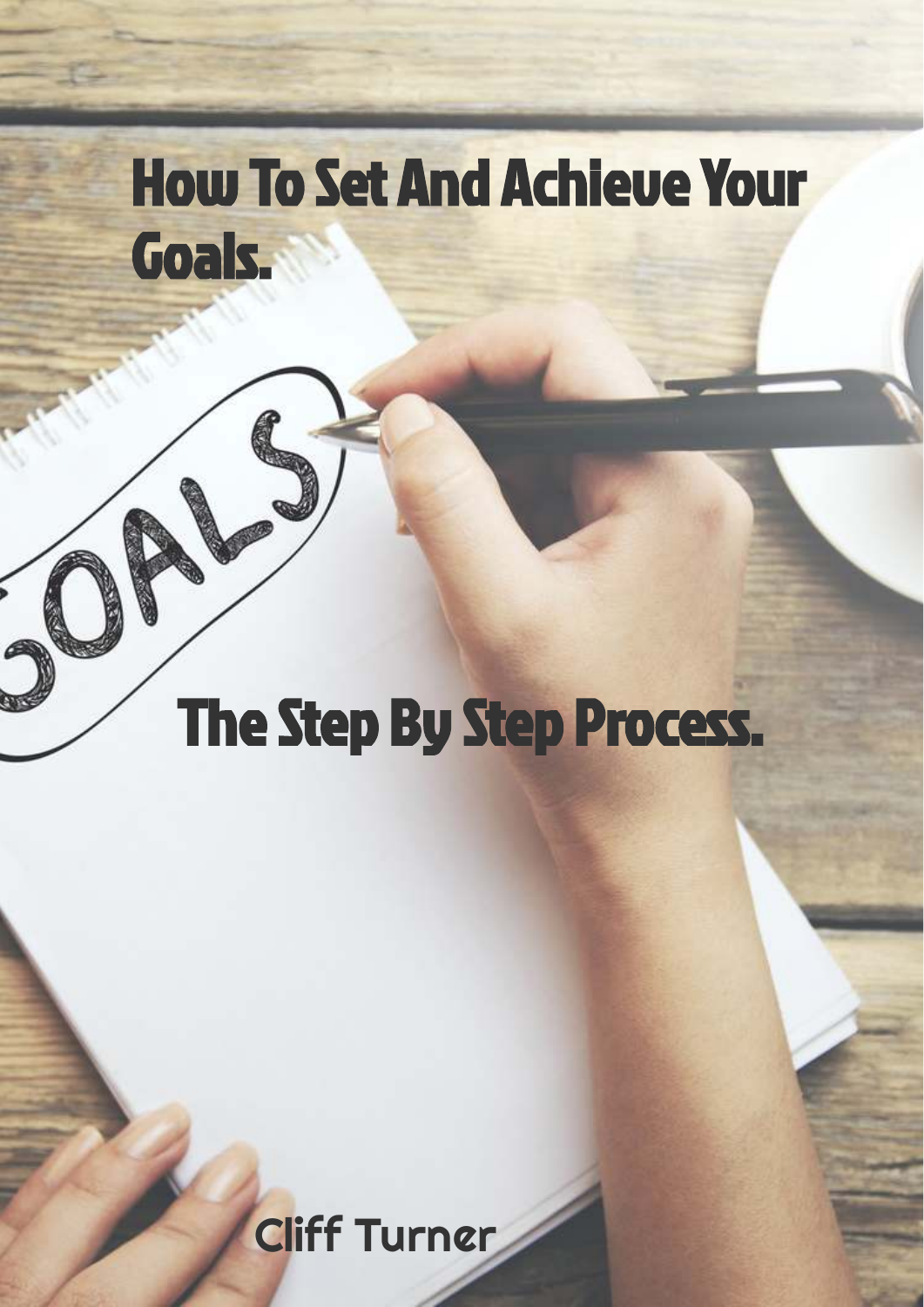**"If you don't design your own life plan, chances are you'll fall into someone else's plan. And guess what they have planned for you? Not much." – Jim Rohn**

The goals and dreams of individuals are unique and personal to them. This Goal Planner's purpose is to help you bring clarity to what is important to you in your own life. What the real priorities in your life are, what motivates you to act and it will help you make the tough decisions. It will also help you create a written plan. When done correctly a written plan will have a massive impact on your future.

#### What Do You Want?

The goal setting process begins with a simple question, **"What do you want?"** When I ask that question to people, the majority have difficulty defining what they want in a specific, meaningful way. The common responses are:

- I want to be happy.
- I want to be successful.
- $\cdot$  I want to be more confident.

Even though there is nothing wrong with these answers, their vagueness and lack of direction make it impossible to achieve happiness, success, respect, or any "better" that one desires. They are more a wandering generality than a meaningful specific. If you don't define what "happy" or "successful" actually means, then you are heading nowhere, or as Yogi Berra once said: "If you don't know where you are going, you may end up somewhere else." To determine what you truly want, you need to dig deeper and answer questions that help you define it in your terms. Here are some questions (or variations of them) to help you discover what you want: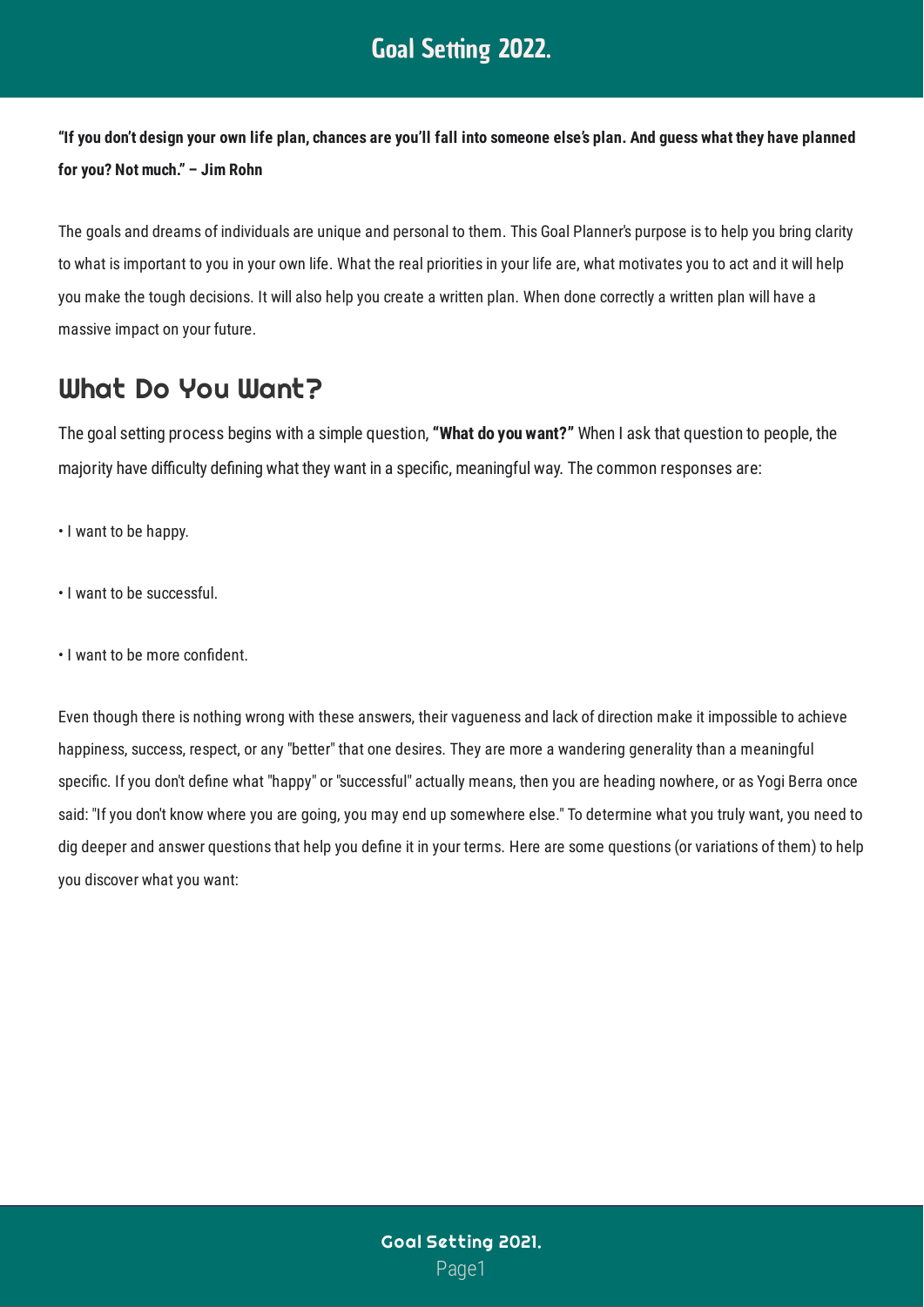- What does happiness mean to you?
- What does success mean to you?
- How will you know when you are successful or happy?
- How do you define respect?
- How will you know if you're a better parent, leader, spouse, or salesperson?

Defining your goals is the first step in goal planning. This is the most challenging step for most people, including me. Moving from general and vague dreams and "I want" to specific, tangible, defined goals requires work and reflection. However, it is the most critical step towards your dreams.

#### **Mark Twain is credited with saying this. The two greatest days in people's lives are, the day they are born, and the day they** find out why.

When faced with a decision, you may get stuck or feel hesitant. It happens to all of us. There's something more you want, and your current situation is untenable, but you can't put your finger on it. An outside perspective may help you gain clarity and point out what you want or, most importantly, if you find yourself in this situation. Ask your significant other, friends, manager, mentor, or coach for help. You'll often find that others are more than willing to help you sort out your feelings.

## Write it down and define it. .

The first step towards getting what you want is to define it and write it down. Specific, defined goals motivate you to take action. By setting clear, written goals, you also get the universe to work in your favor - attracting people and resources to your cause. Writing down goals makes you unstoppable. You can tap into a powerful motivational force when you write down your goals on paper. This force is absent when you only dream about your goals. It only manifests itself when you write them down. Among the exercises I conduct with students is to have them make a list of five goals they hope to accomplish in the next year. Then I tell them to fold up the paper and put it in their wallets. Having a written goal motivates you to take action. It becomes a driving force in your life. The goal you've written down tugs at you constantly, driving you towards your destination. It is in stone, and it cannot be ignored until it is achieved. However, writing down goals is risky. What are the risks? Failure is possible. This is why so few people write down their goals. Setting a written goal means being accountable to yourself - your harshest critic - just as they're afraid of falling on their faces. It is uncomfortable to step outside of your comfort zone and take that risk. Nevertheless, if you are genuinely committed to achieving your goals and reaching your targets, you must take that step.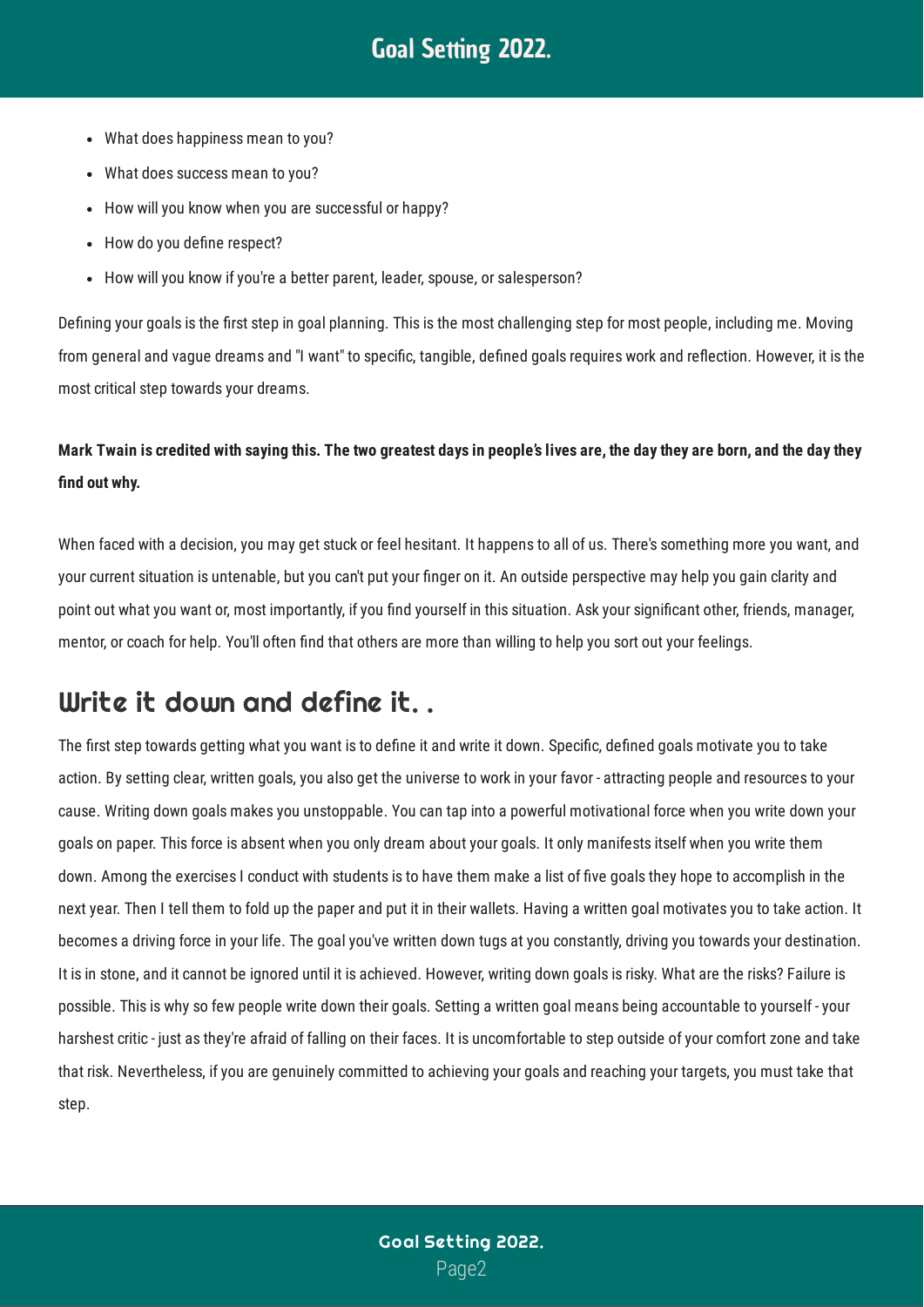#### Basic Rules

There are a few basics to follow to write down goals and plan the next steps. Make sure your goals are as specific as possible. In addition, your goals should be time-bound - open-ended ones are ineffective. In other words, meaningful goals make your dreams tangible, something you can touch and feel. Your goals should also be attainable but not so attainable that you don't strive for them. Trying to reach the stars and ignoring the limits is essential, but you will become frustrated if too many of your goals are long shots. Getting regular wins keeps you motivated and on track. You must define Steps to Success (your plan) in the same way because big goals are consistently met through a series of small, measurable steps. Later on, I'll introduce you to the Goal Setting Sheet, which will assist you in the process.

#### **The journey of a thousand miles begins with one step. - Lao Tzu**

## Setting Specific Goals

Setting unambiguous goals require courage. The more precise, clear, and exact your goals are, the more emotionally attached you will be to the result. Fear of failure is one of the reasons why most people keep their goals vague and general. For example, it is relatively easy to say that you want to be successful. Although it sounds good and feels good, it isn't very meaningful in reality. To define what true success means to you - in your heart and mind - you must work hard, be accountable, and be emotionally committed to your success. Setting specific goals is a powerful strategy. Achieving specific, clear goals may also require you to let go of old dreams and attachments that may be preventing you from achieving the success you desire. This guide forces you to prioritize and choose what is most important. As you let go of old attachments, you have the freedom to pursue the dreams that will make you happy and have the most impact on your life.

## Making Goals Tangible

Achieving goals requires a degree of self-motivation. Being motivated to work on a goal is usually reasonably easy after you've just set the goal. However, when you run into roadblocks when you don't see direct evidence that your hard work is paying off, you are tired or ready to give up, remaining driven and motivated in the face of this adversity becomes difficult.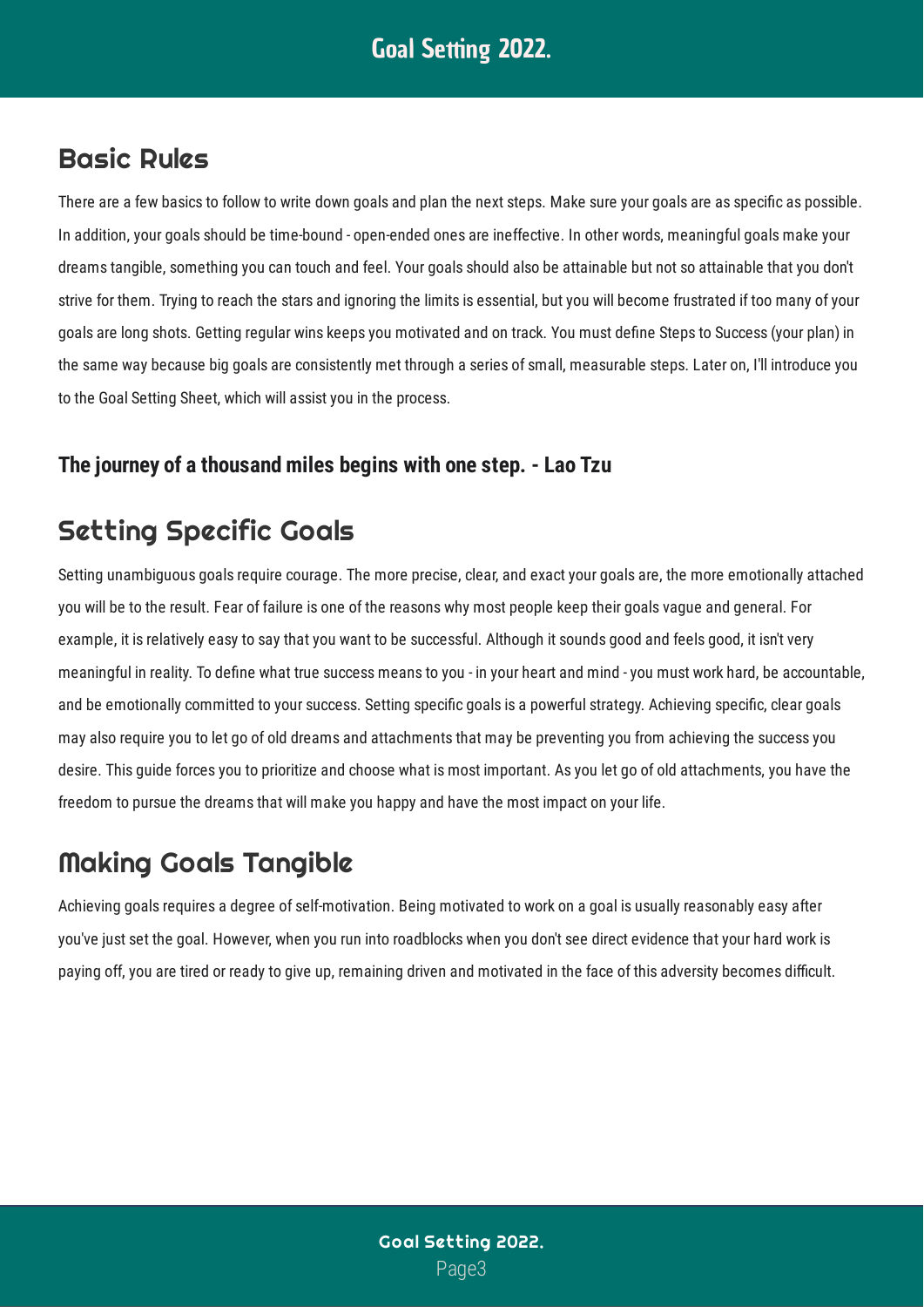One of the problems with goals – especially goals far into the future – is that they are not real yet. Your goals exist only in your imagination. When you can't touch or feel (tangibility), it is much easier to give up on it when the going gets tough. This is why the most successful people work hard to make their goals tangible. When you make a goal tangible, you describe it in vivid detail that paints a picture in your mind's eye so accurately you can experience the emotion of being there when your goal comes to fruition. Some people pin pictures of goals like houses, cars, or trips in a prominent place to see them each day to make goals tangible. One young business professional that wanted a promotion went so far as to have a business card made up with his new title on it. He carried the card in his wallet and motivated him to work hard to reach his dream. The key is to set a tangible goal is to be both specific and descriptive. When you set tangible goals, you begin to visualize the end result as you set them. When you visualize your goals, they become more meaningful and real to you. By touching, feeling, and seeing your goals in advance, you unleash powerful forces that will drive and motivate you to do whatever it takes to succeed

#### **"A dream is just a dream. A goal is a dream with a plan and a deadline." ― Harvey MacKay**

#### Deadlines Drive Urgency

After you have defined exactly what you want, the next question is, "When?" Napoleon Hill said that a goal is a dream with a deadline. If there is no deadline, there is no urgency, so your dreams and desires will always be out of reach. It is defining "when" that makes your actions more urgent. Both long-term and short-term goals require urgency. You must focus on the little steps that lead to the larger goal when you have long-term goals. Short-term goals force action, overcoming complacency and procrastination by harnessing your desire.

## The Law of Congruency

According to the Law of Congruency, what you want and what you are willing to pay (the actions you are ready to take) to achieve it must be in sync. Often, people are more than willing to set goals but unwilling to put in the effort. Their goal is too expensive, and sometimes for a good reason. Let's say that you dream of getting a big promotion, but you also value your time with your family. In the case of a promotion that would require more travel and many nights away from your family, perhaps the price is too high, and you should choose a goal more in line with your values.

Spending time on goals, you are unwilling to pay for hinders your progress and leaves you frustrated and feeling like a failure. As you become aware that your goals and actions must be congruent, you will become more realistic about the price you are willing to pay to achieve your goals. Reality will assist you in prioritizing and helping you to develop the self-discipline you need to succeed. It's Like Magic Specific, written, congruent goals with deadlines attract people and resources to your cause.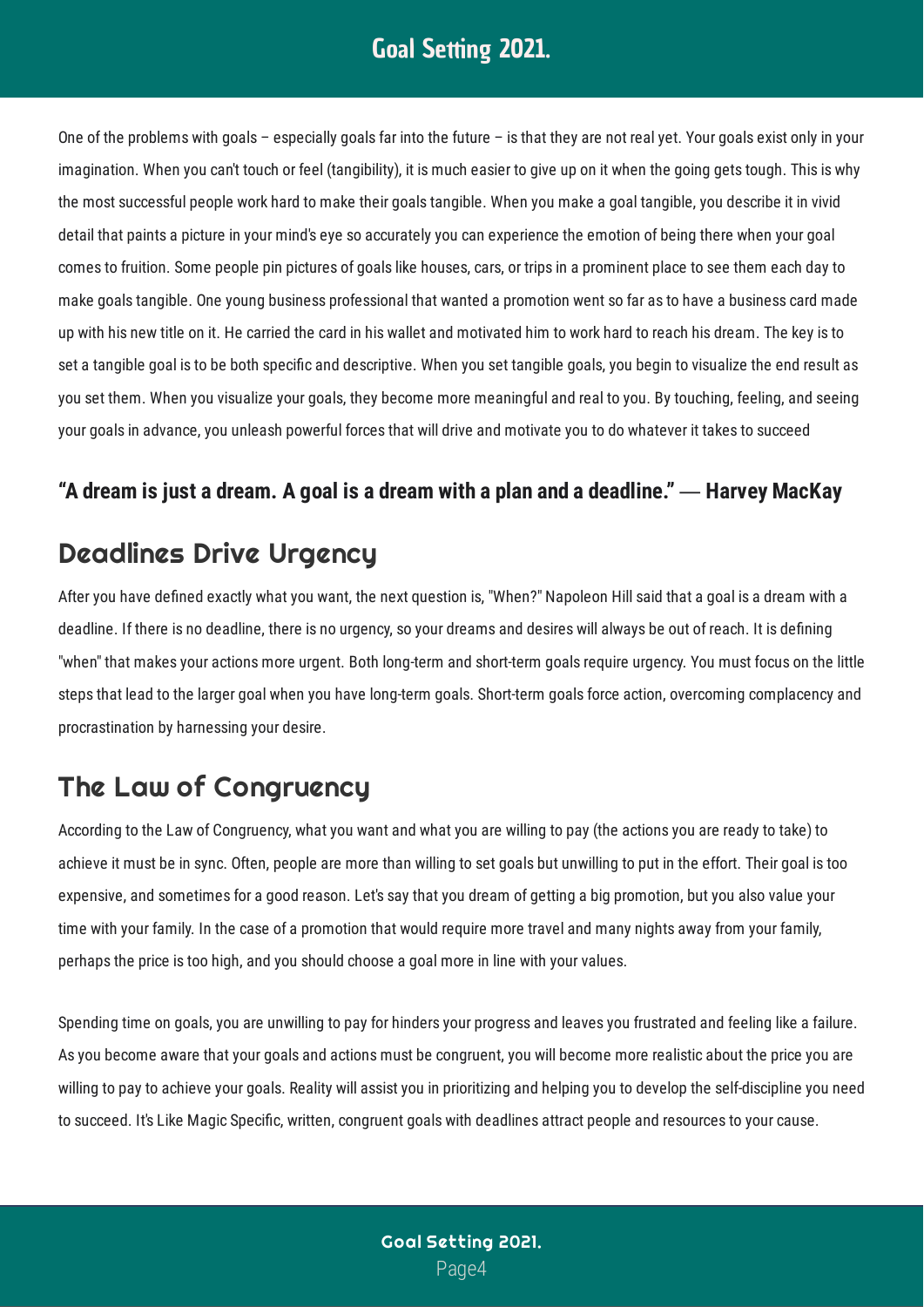#### Steps to Success

After defining your specific goals, committing to a deadline, and writing them down, the next step is to develop a plan of action. Using the Goal Setting Sheet process is an excellent way to capture these Steps to Success in written form. In the workbook that follows, I'll show you how. Setting goals without a plan is the most common and limiting mistake people make. The Goal Setting Sheet is designed to help you develop the right plan for yourself. It has three core parts:

1. My Goal: your defined, specific, tangible.

- **2. My Deadline:** your deadline for achieving your goal.
- **3. My Steps to Success:** your measurable plan of action

For instance, if you are in business and want to double your turnover, you can follow the Steps to Success because they are based on activities that result in higher turnover. Typically, these activities include calls (by phone and in-person), referrals, networking events, first-time visits, return visits, proposals, and product demonstrations. There may also be other levers that can impact your income, such as the size of the deals you sell, product mix, re-orders, gross margins, etc. Whatever your goal may be - going back to school, saving for the future, starting a business, advancing in your career, losing weight, paying off debt, buying a house, etc. - You will have measurable Steps to Success leading to your goal. Developing the right plan and path is crucial. It should be a plan that you can commit to, and that is flexible enough to allow you to adjust as circumstances change and as time passes without losing sight of your ultimate goal.

Goal Setting Sheet Workbook Set winning goals for 2022 in 45 minutes or less. The following is a straightforward goal planning workbook that walks you step-by-step through the goal-setting sheeting process. We designed this workbook to help you move from general hopes, dreams and wants to specific, measurable, and congruent goals. As soon as you have defined your goals, you will write them down on a Goal Setting Sheet, along with your steps to success. There is a choice to be made. Act now or procrastinate. You can put the goal planning guide aside for another day, or you can start right now changing your life for the better. I hope you'll continue to move forward, take the next important step, and build a real plan for achieving success in 2022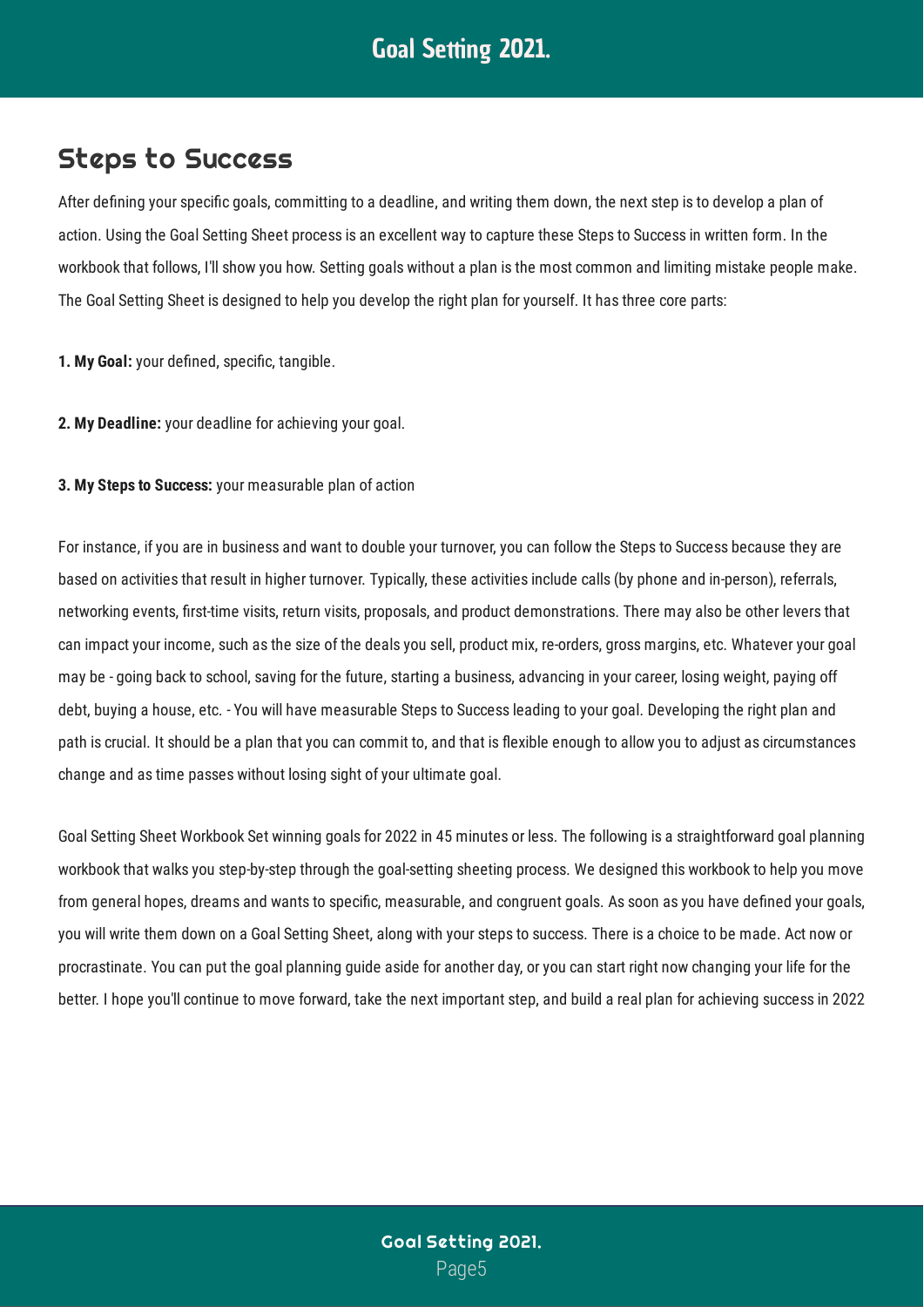# Step One: Start with a Written Goal

There are lots of reasons people don't do this, including fear of failure, procrastination, lack of tools or knowledge. Any activity that involves fear or commitment is challenging, but it becomes easier after you have taken the first step.

#### **Write Three Goals You Want to Achieve this Year.**

| v. |  |
|----|--|

#### Step Two: Make Your Goals Specific and Tangible.

You now need to clarify those goals and make them specific and tangible.

When you develop specific goals you are required to question yourself so you can move from vague and general to specific and tangible. To be effective goals need to be expressed in exact, clear, precise, and unambiguous terms. The more real the goal the more powerful it is as a motivator. That motivation drives you to take action. Take five minutes to make each goal as specific and tangible as possible.

#### **Rewrite Your Three Goals in Specific, Tangible Terms**

Goal #1 \_\_\_\_\_\_\_\_\_\_\_\_\_\_\_\_\_\_\_\_\_\_\_\_\_\_\_\_\_\_\_\_\_\_\_\_\_\_\_\_\_\_\_\_\_\_\_\_\_\_\_\_\_\_\_\_\_\_\_\_\_\_\_\_\_\_\_\_\_\_\_\_\_\_\_\_\_

Goal  $#2$ 

Goal #3 \_\_\_\_\_\_\_\_\_\_\_\_\_\_\_\_\_\_\_\_\_\_\_\_\_\_\_\_\_\_\_\_\_\_\_\_\_\_\_\_\_\_\_\_\_\_\_\_\_\_\_\_\_\_\_\_\_\_\_\_\_\_\_\_\_\_\_\_\_\_\_\_\_\_\_\_\_

#### Step Three: The Price You Are Prepared to Pay. (How Badly Do You Want It)

It is a waste of time setting goals that you are not prepared to sacrifice or work to achieve. The next step is to take those three goals you have written down and define the cost (time, cost, training, work) you are prepared to pay to achieve each goal. The you ask yourself the question, "Am I prepared to pay the price?".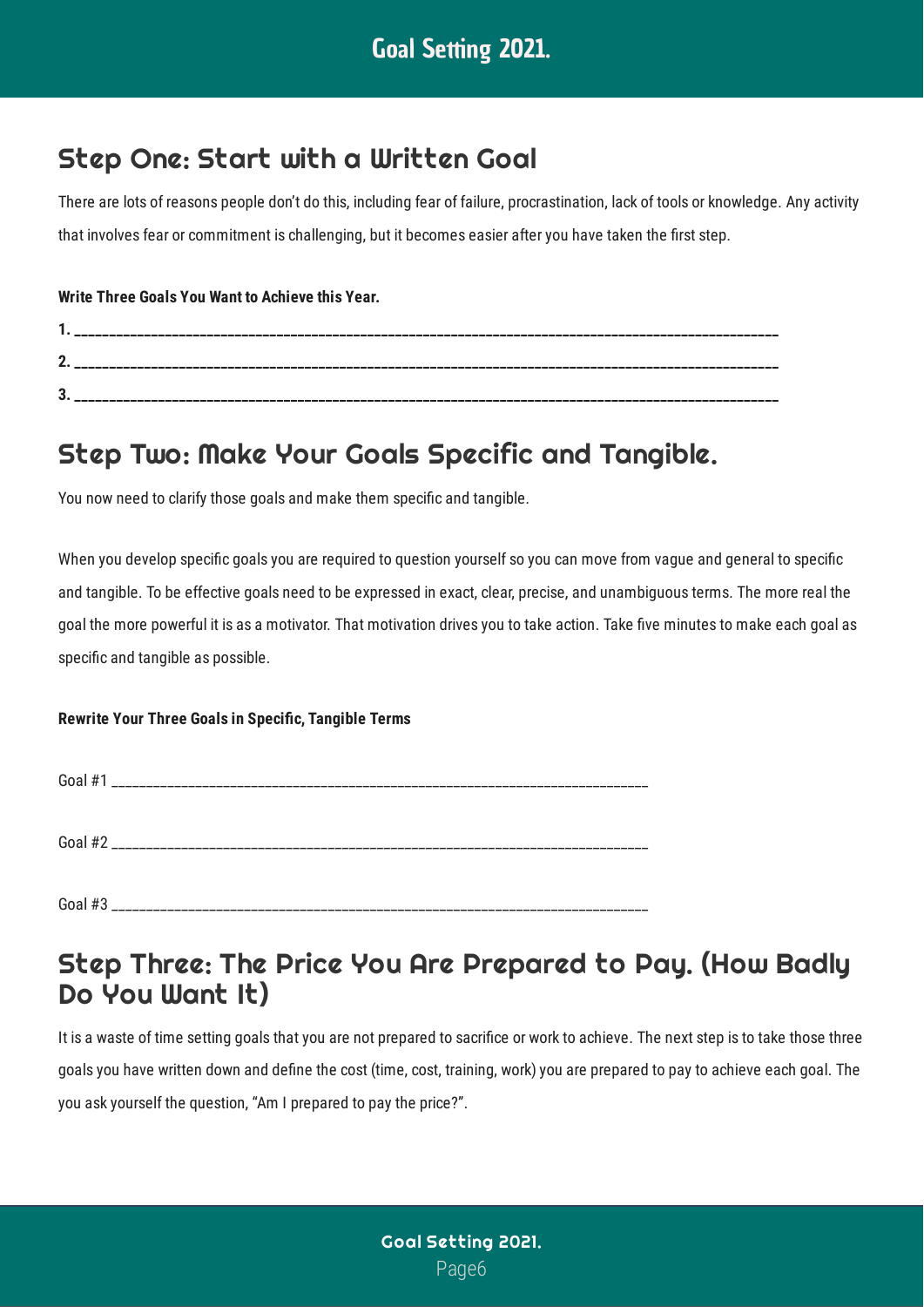Define the price you will have to pay to achieve each of your three goals.

**Step One: Start with a Written Goal**

#### Step Four: Steps to Success

Goals particularly big goals are always achieved with a series of small steps. The number one mistake made when setting goals is, the failure to plan these small steps.

When you plan the small steps, it helps you answer these questions:

- How do I achieve this goal?
- What steps do I need to take?
- In what order no I need to take the steps?
- How will I measure my progress?

You must make each step specific, attainable, time sensitive and measurable.

Now, take one of the goals and list the steps you will need to take to achieve each goal. Focus on each step you need to take, give each step a deadline date and show how you will measure your progress.

> Page7 Goal Setting 2021.